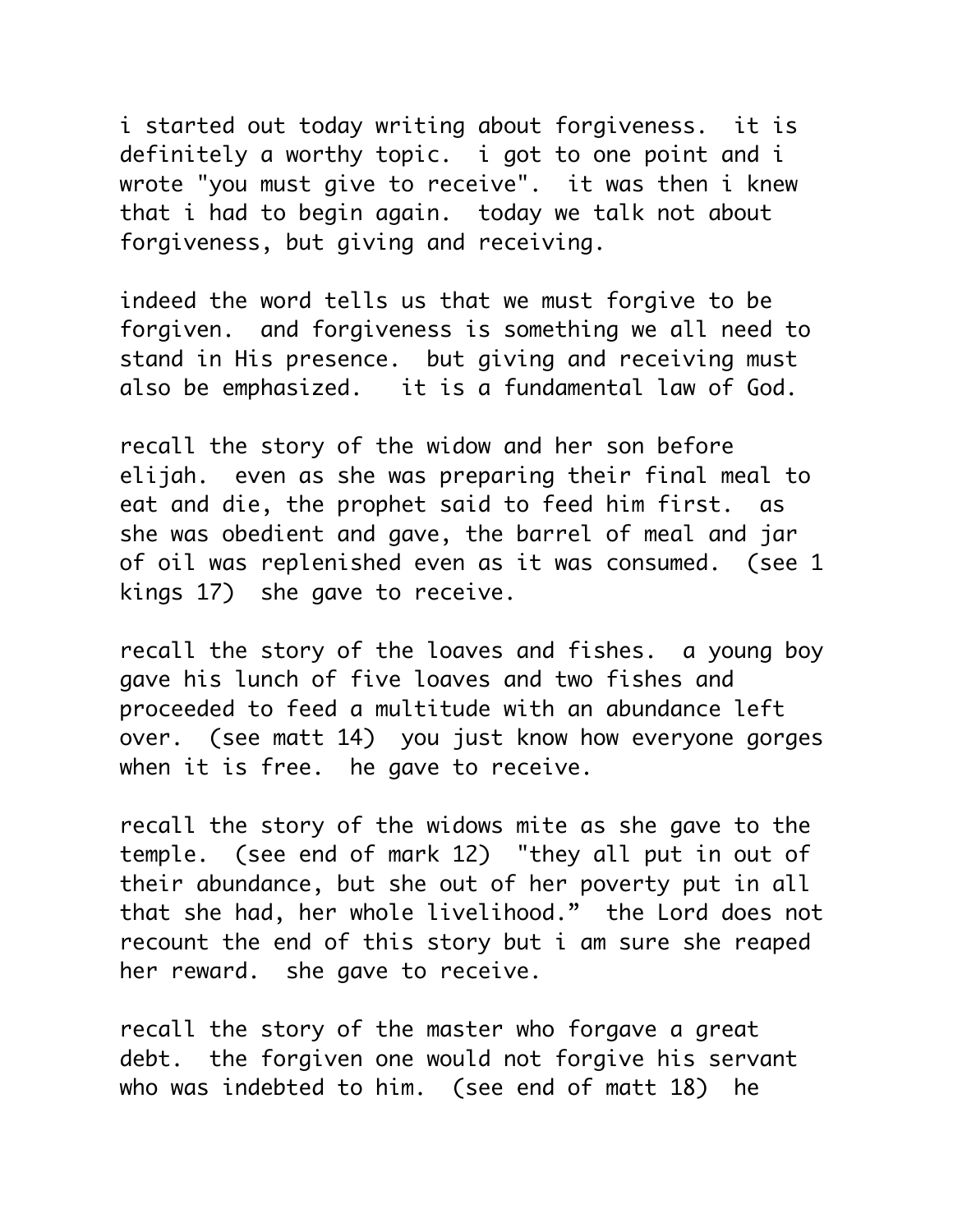didn't give and didn't receive.

recall the story of our Lord who sowed His life as a seed in the ground. He sowed it as a son to reap a family for God. a family beyond number. isa 9:7 "Of the increase of His government and peace There will be no end, Upon the throne of David and over His kingdom, To order it and establish it with judgment and justice From that time forward, even forever". He gave to receive.

it's about giving and receiving. whether it's food or money or forgiveness or life, we have to give. yes, we even lay down our lives for Him. it may be in worship or service or even death. "For whoever desires to save his life will lose it, but whoever loses his life for My sake will find it." matt 16:25 it is God's eternal law of sowing and reaping. "Do not be deceived, God is not mocked; for whatever a man sows, that he will also reap." gal 6:7

will we receive money if we give? yes. but if that is the motive of your giving, will it recount to your profit or lost? "or what profit is it to a man if he gains the whole world, and loses his own soul? Or what will a man give in exchange for his soul?" matt 16:26 even ministries that sow into other ministries will profit. those that get all they can and can all they get will never know true prosperity. not just prosperity in riches of this world but in the riches of God.

beloved, this world and all it's riches are quickly passing away. Jesus told us to lay up riches where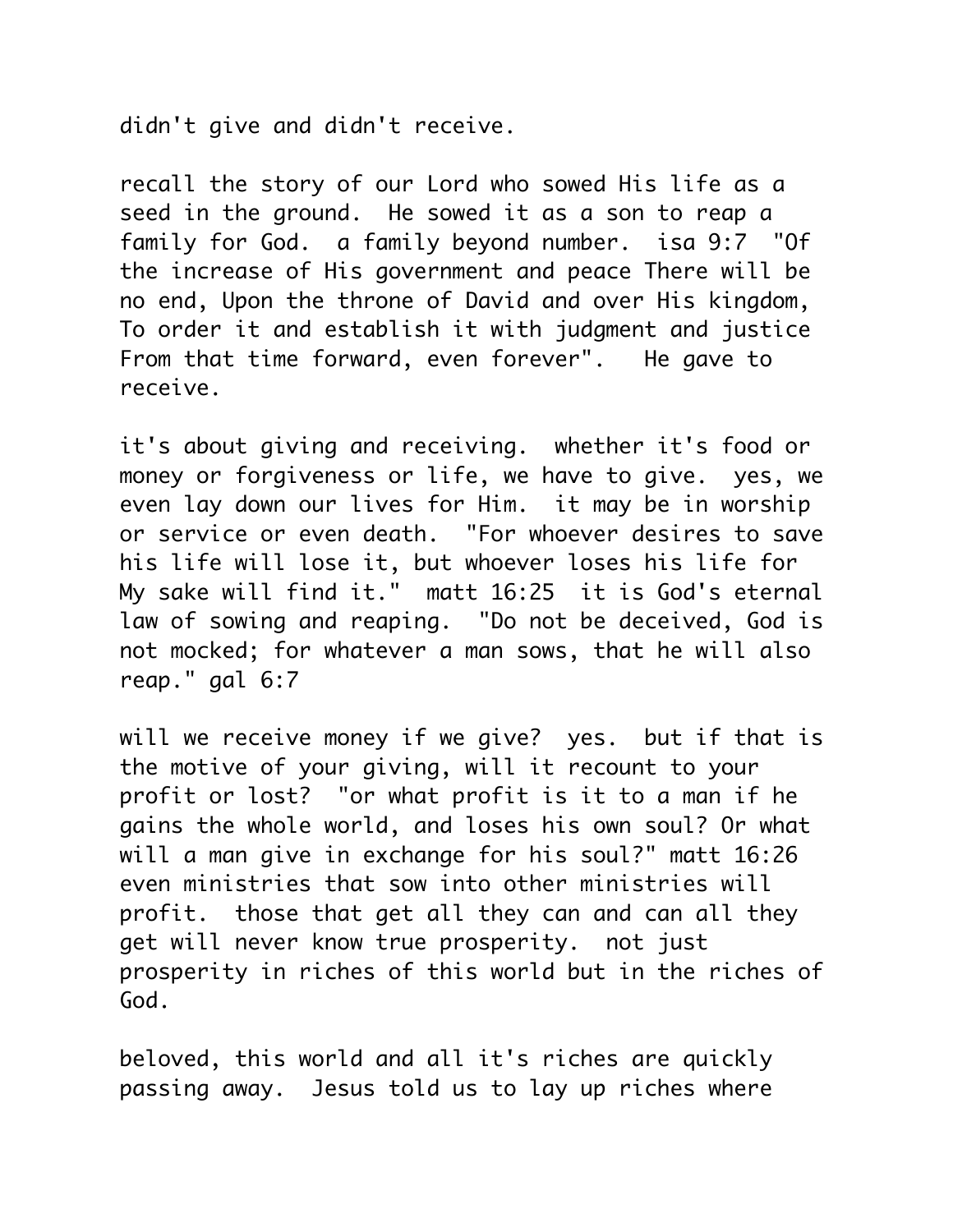they couldn't be stolen or corrupted. they are earned now in life by our giving. giving of more than just money. they are stored in that blessed place we look forward to.

i give now to you the word of life. i cannot give you life. it can only be given by our Lord and it must be searched out diligently. but i hope to shine the way for you. i pray my life exhibits something that makes you desire it also. whether it be peace or joy or a belief that won't be shaken no matter what comes. too many christians leave an undesirable taste in others. if that be me in your case, then i urge you to look to others more worthy. this is a matter too important to let one or even more detour you. when all have failed you, He never will.

this life is temporary at best. man has always sought for longer life. more time. more everything. they have not yet realized that one must let go of life to keep it.

is everything created by God or all has all this just evolved by accident? even darwin could not explain creation away. he said "To suppose that the eye with all its inimitable contrivances for adjusting the focus to different distances, for admitting different amounts of light, and for the correction of spherical and chromatic aberration, could have been formed by natural selection, seems, I freely confess, absurd in the highest degree."

if God is real, then searching Him out must proceed all. i urge those doubters to begin their search now.